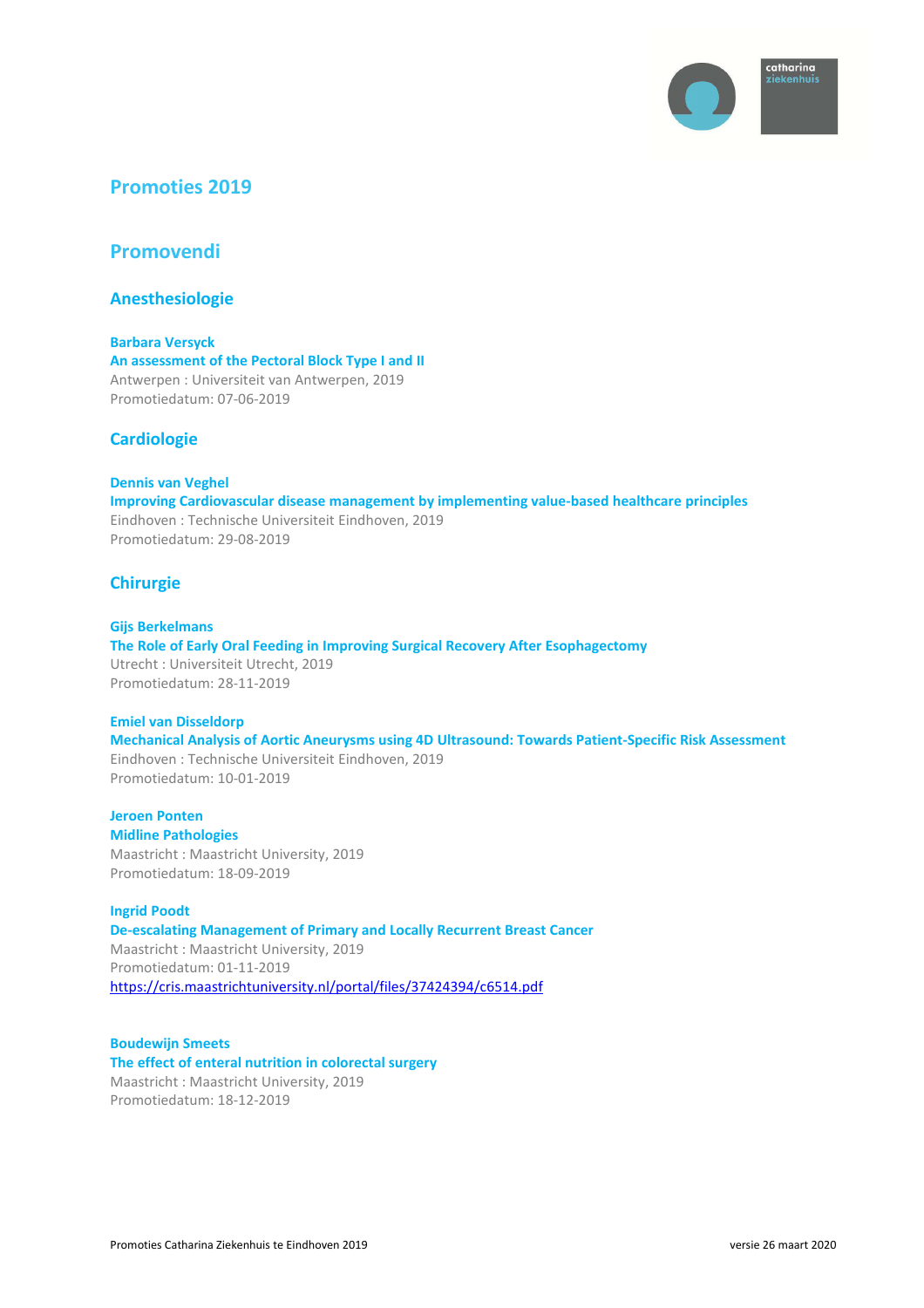

# **E/Mtic**

#### **Federice Sammali Measurement of the electromechanical uterine activity in the non-pregnant human uterus**

Eindhoven : Technische Universiteit Eindhoven, 2019 Promotiedatum: 04-11-2019

# **Gynaecologie**

**Joep Kortekaas Late-Term Pregnancy : Risk factors and management**  Nijmegen : Radboud Universiteit, 2019 Promotiedatum: 28-06-2019

#### **Nienke Kuijsters**

**Catching Waves : Towards gynaecological application of uterine contraction measurements**  Eindhoven : Technische Universiteit, 2019 Promotiedatum: 21-06-2019

# **Inwendige Geneeskunde**

# **Tim Calon**

**The Bone Anchored Hearing System : Understanding and improving clinical outcomes**  Utrecht : Universiteit Utrecht, 2019 Promotiedatum: 07-02-2019

**Anne Jansen Immunology of Chroniq Q Fever**  Nijmegen : Radboud Universiteit, 2019 Promotiedatum: 26-04-2019

#### **Maag-, Darm-, Leverziekten**

**Denise Strijbos Percutaneous Ensdoscopic and Radiologic Gastronomy : Complications and outcomes for various indications and applications**  Maastricht : Maastricht University, 2019 Promotiedatum: 05-04-2019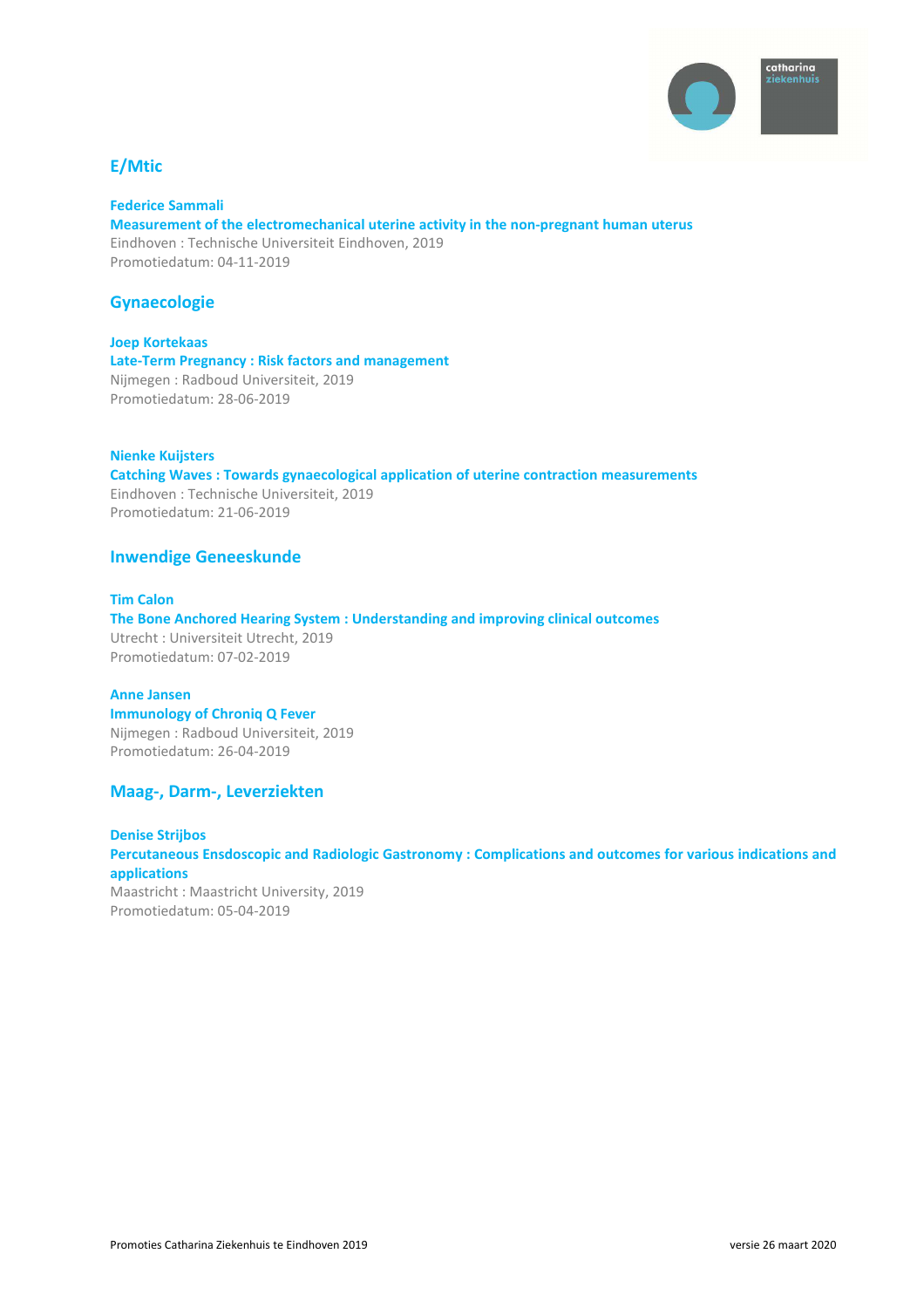

# **(Co)-Promotoren:**

# **Cardiologie**

#### **Dekker LRC**

Co-promotor bij:

• Veghel HPA van - Improving Cardiovascular disease management by implementing valuebased healthcare principles Promotiedatum: 29-08-2019

# **Chirurgie**

#### **Hingh I de**

Promotor bij:

• Bakens MJAM – Variation in Pancreatic Cancer Care in The Netherlands Promotiedatum: 18-04-2019 https://cris.maastrichtuniversity.nl/portal/files/34253302/c6352.pdf

#### **Luyer MDP**

Copromotor bij:

- Berkelmans GHK The Role of Early Oral Feeding in Improving Surgical Recovery After Esophagectomy Promotiedatum: 28-11-2019
- Boudewijn Smeets The effect of enteral nutrition in colorectal surgery Promotiedatum: 18-12-2019

## **Nienhuijs SW**

Copromotor bij:

• Ponten JEH - Midline Pathologies Promotiedatum: 18-09-2019

#### **Nieuwenhuijzen GAP**

Copromotor bij:

- Berkelmans GHK The Role of Early Oral Feeding in Improving Surgical Recovery After Esophagectomy Promotiedatum: 28-11-2019
- Poodt, I De-escalating Management of Primary and Locally Recurrent Breast Cancer Promotiedatum: 01-11-2019

#### **Rutten H**

Promotor bij:

- Poodt, I De-escalating Management of Primary and Locally Recurrent Breast Cancer Promotiedatum: 01-11-2019
- Boudewijn Smeets The effect of enteral nutrition in colorectal surgery Promotiedatum: 18-12-2019